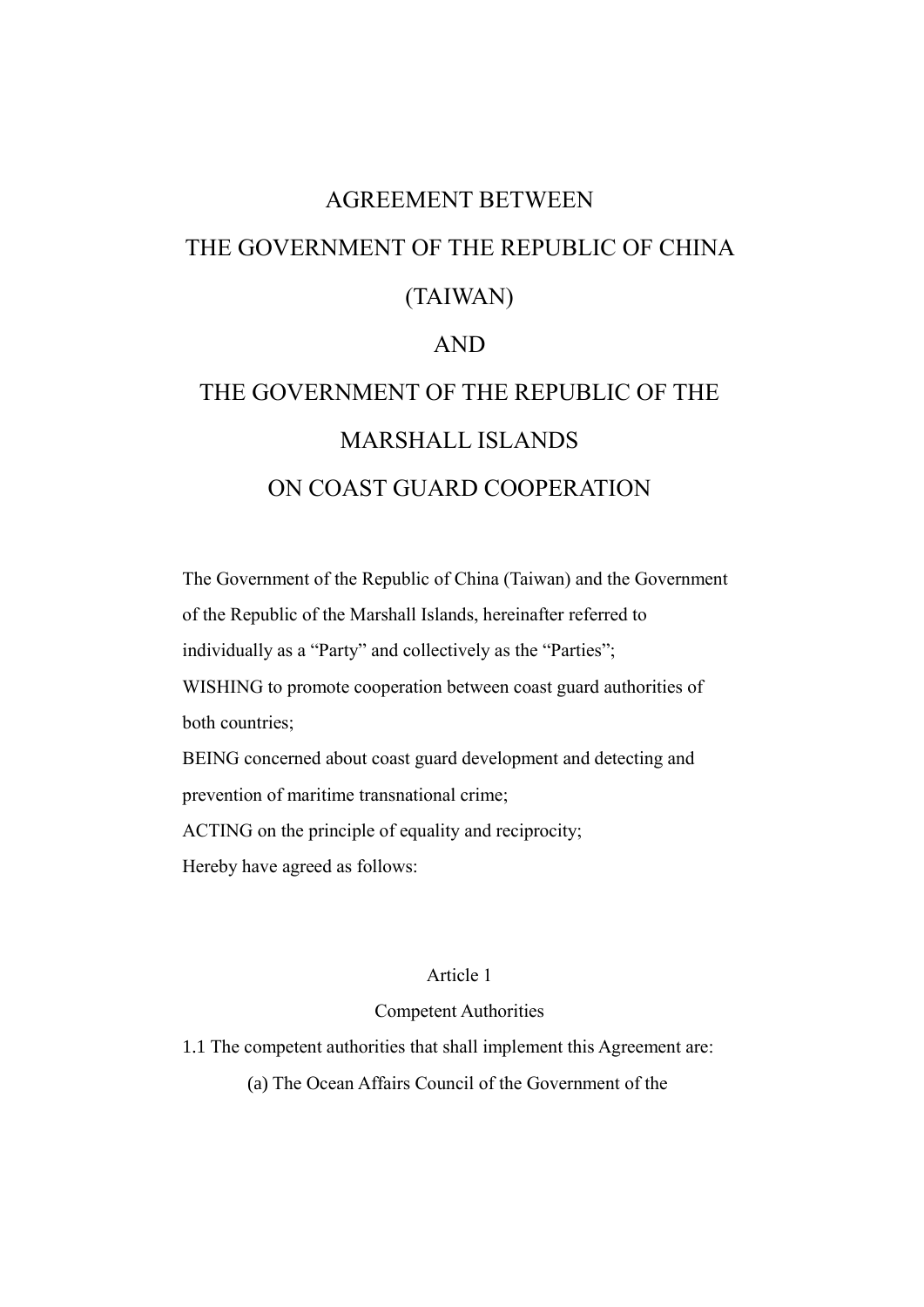Republic of China (Taiwan); and

- (b) The Ministry of Justice, Immigration and Labor of the Government of the Republic of the Marshall Islands.
- 1.2 The Parties shall dedicate themselves to engaging in exchange activities and cooperation in accordance with their respective domestic laws, as set out in the provisions of this Agreement and as required by their official responsibilities and functions.

#### Article 2

### Purpose

This Agreement sets out the framework for cooperation between the Parties in developing coast guard cooperation and combating maritime transnational crime.

## Article 3

## Scope of Cooperation

The Parties agree to seek feasibility of cooperation in the following matters:

- (a) The exchange of personnel visiting;
- (b)The exchange of personnel for training;
- (c) Maritime Search and Rescue;
- (d)Fisheries Law enforcement;
- (e) Cooperation in combating transnational crime;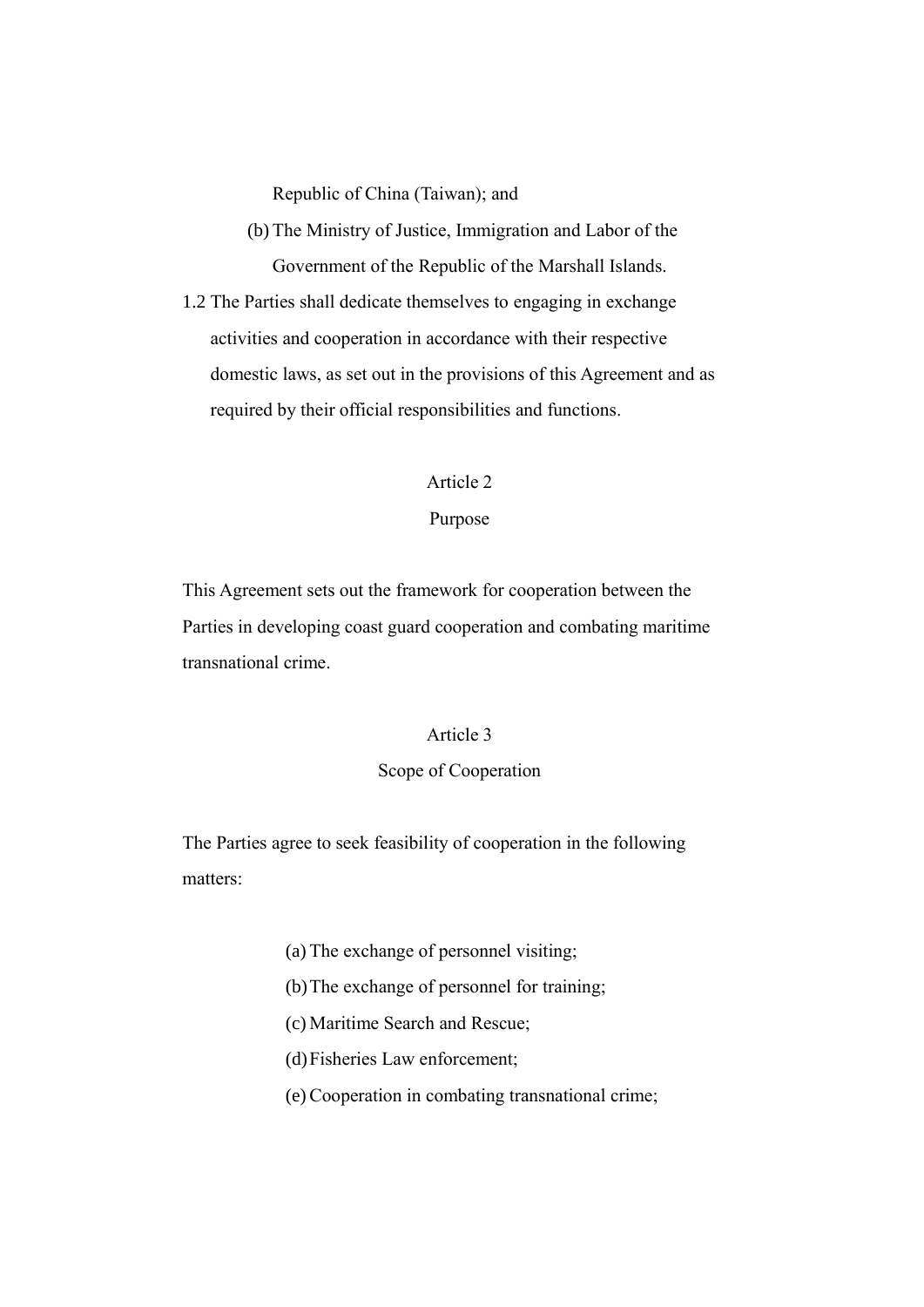(f) To implement other areas of cooperation as agreed upon by the Parties.

## Article 4

## Forms of Cooperation

To ensure the effective implementation of this Agreement, the Parties shall cooperate as follows:

- (a) To exchange business visits;
- (b)To conduct Coast guard ship's port visit;
- (c) The exchange of training program;
- (d)To invite personnel to attend international conferences;
- (e) To conduct joint exercises of maritime search and rescue and maritime law enforcement;
- (f) To conduct joint fisheries patrol;
- (g)The sharing and exchange of information in the area of law enforcement.

# Article 5

## Settlement of Disputes

Any dispute arising out of the interpretation or implementation of this Agreement shall be settled amicably through consultation or negotiation between the Parties.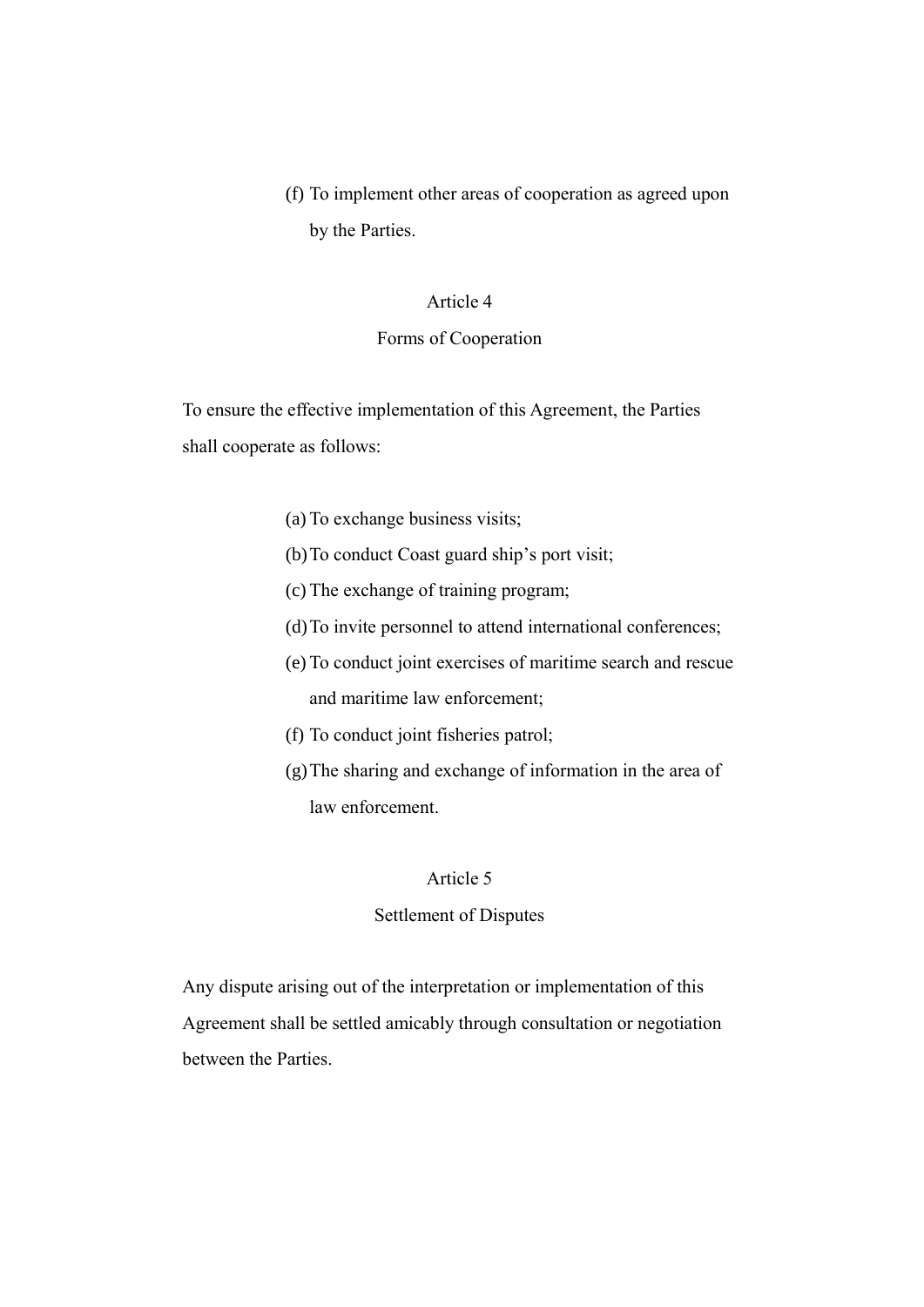# Article 6

Relations of this Agreement with other International Instruments

This Agreement shall not prejudice the rights and obligations stemming from other international instruments to which both countries are party to.

## Article 7

## Expenses

The expenses incurred in the implementation of this Agreement shall be borne by the respective Parties, unless otherwise agreed upon by the Parties.

#### Article 8

#### Language

The competent authorities, in the course of their cooperation in accordance with this Agreement, will use English as the medium of communication.

## Article 9

### Entry into Force, Termination and Amendment

9.1 This Agreement shall enter into force on the date of signature of the Parties.